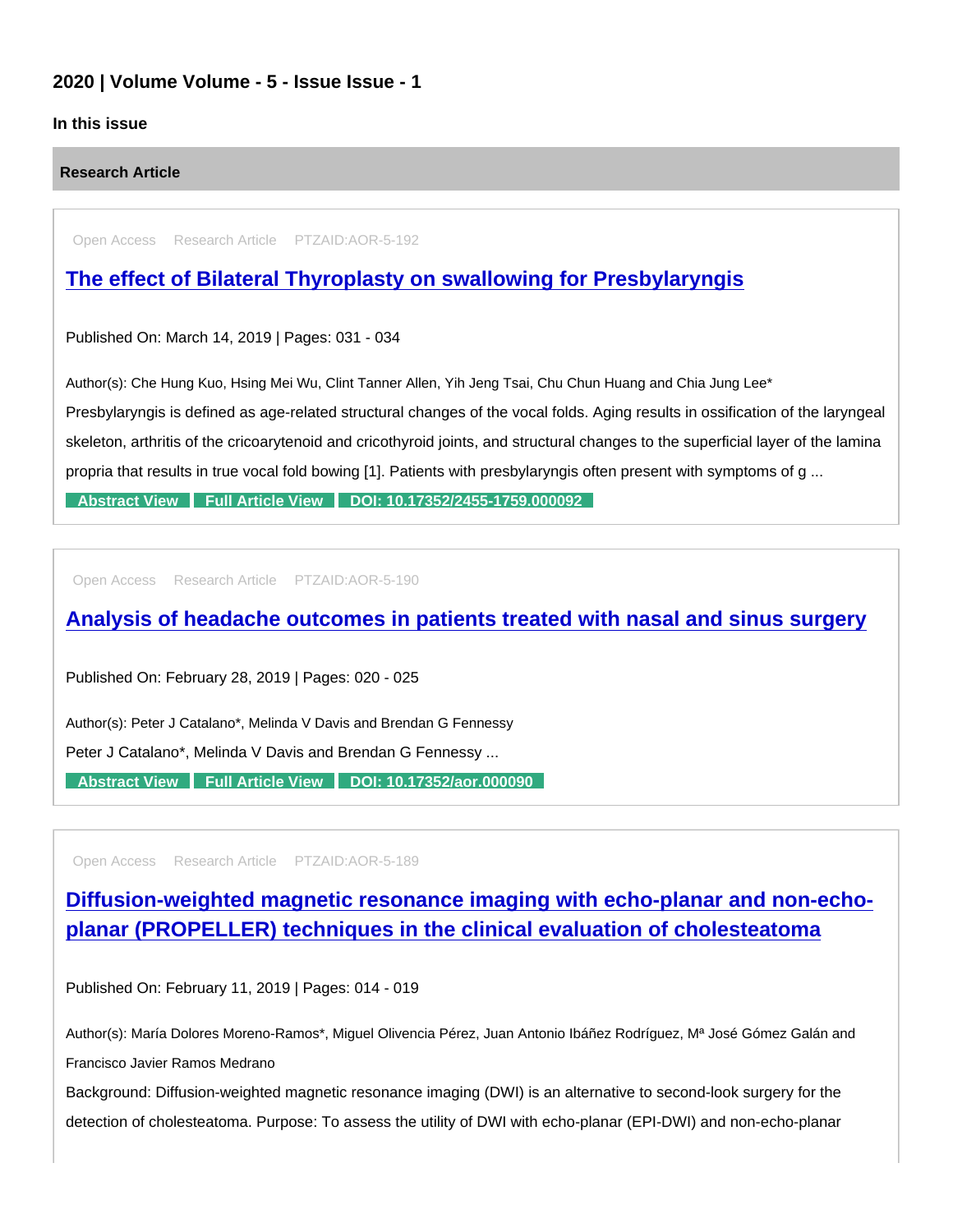(PROPELLER) sequences for the diagnosis of primary and recurrent cholesteatoma. Materials and methods: A prospective study of 33 ears, 21 wit ...

[Abstract View](https://www.peertechzpublications.com/abstracts/diffusion-weighted-magnetic-resonance-imaging-with-echo-planar-and-non-echo-planar-propeller-techniques-in-the-clinical-evaluation-of-cholesteatoma) [Full Article View](https://www.peertechzpublications.com/articles/diffusion-weighted-magnetic-resonance-imaging-with-echo-planar-and-non-echo-planar-propeller-techniques-in-the-clinical-evaluation-of-cholesteatoma) [DOI: 10.17352/2455-1759.000089](http://dx.doi.org/10.17352/2455-1759.000089)

Open Access Research Article PTZAID:AOR-5-188

[Clinical prognostic index for tympanoplasty \(PRIT\) in Pediatric patients](https://www.peertechzpublications.com/articles/clinical-prognostic-index-for-tympanoplasty-prit-in-pediatric-patients)

Published On: February 05, 2019 | Pages: 008 - 013

Author(s): Sevilla DY, Rivas RR, Mendoza SM, Hernandez AM, Boronat EN, Aguirre MH and Mendoza SA

Objetive: Pediatric myringoplasty surgical failure reported is generally attributed to different factors. The purpose of this study is to develop a clinical index based on some of these factors, which will allow surgical prognosis to be predicted. Methods: This was a cohort study of 148 patients who underwent myringoplasty and received a 6-month follow-up during the ...

[Abstract View](https://www.peertechzpublications.com/abstracts/clinical-prognostic-index-for-tympanoplasty-prit-in-pediatric-patients) [Full Article View](https://www.peertechzpublications.com/articles/clinical-prognostic-index-for-tympanoplasty-prit-in-pediatric-patients) [DOI: 10.17352/2455-1759.000088](http://dx.doi.org/10.17352/2455-1759.000088)

Open Access Research Article PTZAID:AOR-5-187

[Effect of Staphylococcus aureus on the NLRP3 inflammasome, caspase-1 and IL-](https://www.peertechzpublications.com/articles/effect-of-staphylococcus-aureus-on-the-nlrp3-inflammasome-caspase-1-and-il-1-expression-in-the-nasal-epithelial-cells-in-chronic-rhinosinusitis)1 expression in the nasal epithelial cells in chronic rhinosinusitis

Published On: January 16, 2019 | Pages: 001 - 007

Author(s): Amanj Saber\*, Rashida Hussain, Sravya Sowdamini Nakka and Svante Hugosson

Background: Chronic rhinosinusitis (CRS) is an inflammatory disease. Excessive NLRP3 inflammasome activation and it's downstream responses, plays a role in the pathogenesis of CRS. The context and purpose of the study: The aim of the study was to elucidate the effect of Staphylococcus aureus and budesonide on the mRNA expression and the biologic role (caspase-1 acti ...

[Abstract View](https://www.peertechzpublications.com/abstracts/effect-of-staphylococcus-aureus-on-the-nlrp3-inflammasome-caspase-1-and-il-1-expression-in-the-nasal-epithelial-cells-in-chronic-rhinosinusitis) [Full Article View](https://www.peertechzpublications.com/articles/effect-of-staphylococcus-aureus-on-the-nlrp3-inflammasome-caspase-1-and-il-1-expression-in-the-nasal-epithelial-cells-in-chronic-rhinosinusitis) [DOI: 10.17352/2455-1759.000087](http://dx.doi.org/10.17352/2455-1759.000087)

#### Clinical Techniques

Open Access Clinical Techniques PTZAID:AOR-5-191